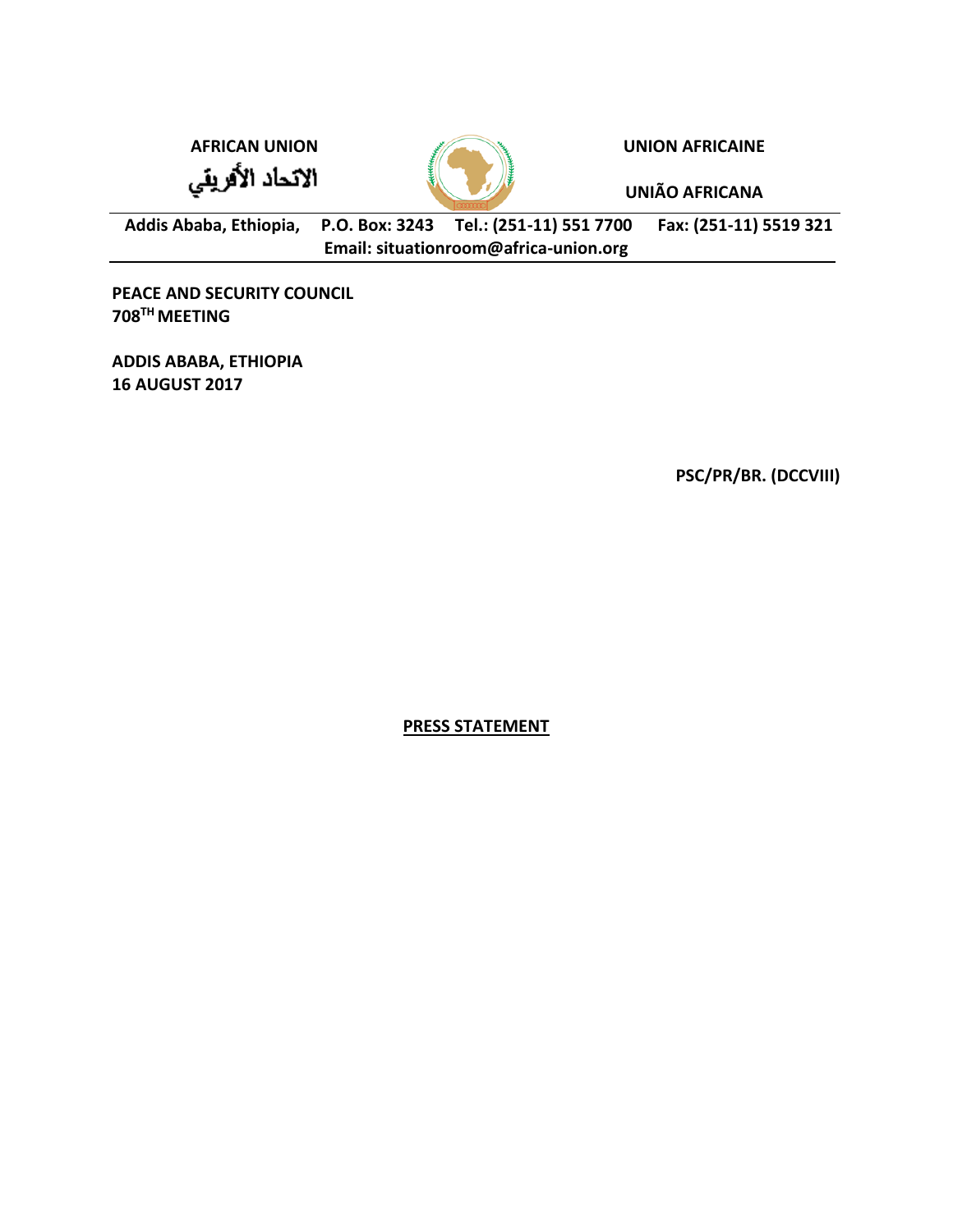## **PRESS STATEMENT**

The Peace and Security Council of the African Union (AU), dedicated its 708<sup>th</sup>meeting held on 16 August 2017, to an Open Session on the theme: "The Drought Situation and its Implication on Peace and Security in Africa";

Council and participants took note of the statement made by the AU Commissioner for Social Affairs H.E Mrs. Amira El Fadil. They also took note of the presentations made by the AU Commission Director of the Department of Agriculture and Rural Economy, Dr. Godfrey Bahiigwa; the representative of the United Nations Office for the Coordination of Humanitarian Affairs (UNOCHA), Ms. Alice Sequi, and the representative of the Food and Agriculture Organization (FAO) to the AU, Dr. Patrick Kormawa. They further took note of the statements made by the representatives of AU Member States, the AU partners, including the United Nations, the European Union and other international organizations;

Council and participants recalled the AU Assembly decisions on climate change, particularly Assembly/AU/Dec.246(XII), Assembly/AU/Dec.580(XXV)Rev1 and Assembly/AU/Dec.603(XXVI) adopted at 12<sup>th</sup>, 25<sup>th</sup> and 26<sup>th</sup> Ordinary Sessions of the Union, respectively, on the African Common Position on Climate Change and the Mitigation Factor, as well as Council's previous decisions and pronouncements on the phenomenon of drought, particularly, Communique PSC/PR/COMM. (DCLX) adopted at its 660<sup>th</sup> meeting held on 21 February 2017 and Press Statement PSC/PR/BR (DLXXXV) adopted at its 585<sup>th</sup> meeting, held on 30 March 2016;

Council and participants noted the close connection between drought, peace and security in Africa. In particular, they noted that the impacts of drought undermine peace, security and stability in most of the affected countries and their neighbours and, unless its effects are urgently contained, can metamorphose into social tension leading to civil strife;

Council and participants observed a minute silent in honour of all people who lost their lives and other victims of the floods which occurred in Freetown, Sierra Leone and to express solidarity with the people and the Government of that country. They encouraged AU Member States and all those in a position to do so, to extend any form of support they can, to the people and Government of Sierra Leone. They appealed to the members of the international community to provide sustained humanitarian assistance to the affected communities in that country;

Council and participants commended all Member States and Regional Economic Communities/Regional Mechanisms for Conflict Prevention, Management and Resolution (RECs/RMs), which have been providing humanitarian assistance, particularly food aid, to the populations affected by drought spell and urged them to pursue their assistance until the affected communities would have fully recovered from the adverse effects of drought;

Council and participants also urged Member states to accelerate the integrated implementation of existing international and regional commitments and agreements related to mitigation of the effects of climate change, namely the Paris Climate Agreement, the Montreal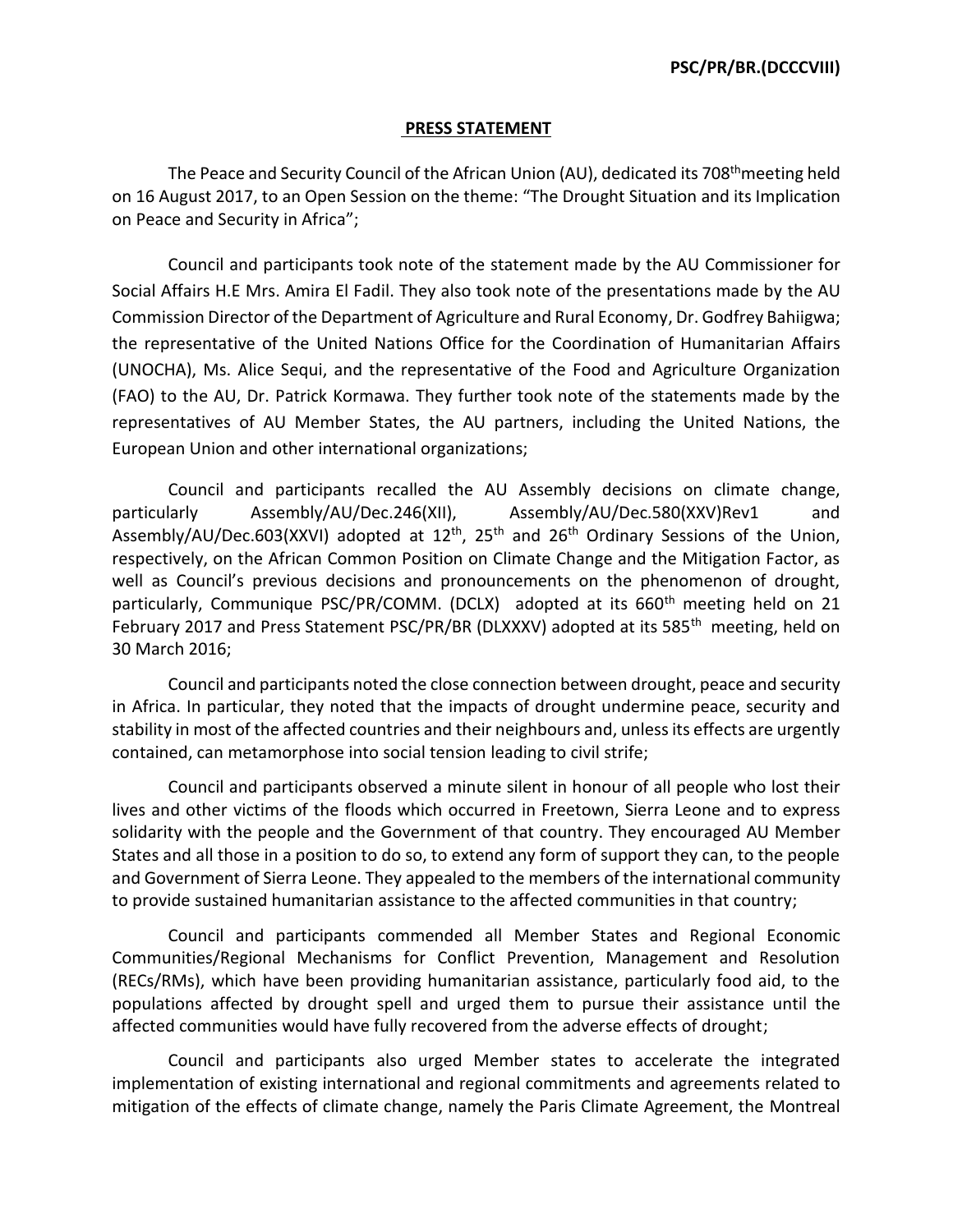Protocol on Substances that Deplete the Ozone Layer and the Sendai Framework for Disaster Risk Reduction 2015-2030;

Council and participants welcomed the Memorandum of Understanding between the Food Agriculture Organization (FAO) and the World Meteorological Organization (WMO) which is aimed at deepening cooperation between the two organizations. They expressed the hope that the two organizations will cooperate in improving the dissemination of agro-meteorological data, tools and methods, as well as enhancing access by all farmers, with a view assisting them to anticipate and to be more proactive in preparing for the adverse effects of drought;

Council and participants reiterated the need for Member States to continue to develop effective strategies for protection against the adverse effects of drought. They encouraged farmers to diversify their activities and invest more in drought-resistant varieties of both, crops and livestock. In the same vein, they encouraged Member States, while strictly respecting principles of international law and regional agreements, to also enhance investments in irrigation, rain water harvesting infrastructure and practice modern methods of farming, including inter-cropping;

Council and participants underscored the importance of disaster risk reduction. In this regard, they reiterated the importance for Member States, RECs/RMs and partners to actively pursue collective and integrated approaches to boost resilience that focus on prevention and strengthen the humanitarian-development nexus, as well as improve communication on drought through timely sharing of early warning data to inform disaster preparedness and response at the national, regional and continental levels;

Council and participants, once again, underlined the need for the replenishment of the AU Special Emergency Assistance Fund on Drought and Famine in Africa, in order to enable the Fund to more effectively assist Member States affected by drought and other related negative effects of climate change. In the same context, they underscored the need to mobilize funds in support of African communities affected by droughts, particularly women, children and other vulnerable groups, affected by food insecurity resulting from drought conditions. In this regard, they requested the AU Commission to expedite consultations with all relevant stakeholders, with a view to organizing an international conference on drought impacts in Africa for purposes of mobilizing resources for immediate response;

Council and participants stressed the importance of Member States, particularly those affected by drought and famine, coupled with violent conflicts, to facilitate the delivery of humanitarian assistance to the population need and also to ensure the safety and security of humanitarian aid agencies operating in their countries;

Council and participants reiterated its call to all Member States, which have not yet done so, to sign and ratify the Paris Agreement and expedite its implementation, as it represents a historic turning point in international cooperation on climate change;

Council and participants stressed the need for the AU to consider re-visiting the proposal for the establishment of an African Humanitarian Response Agency for purposes of ensuring coordination of rapid responses to humanitarian emergency situations in the continent;